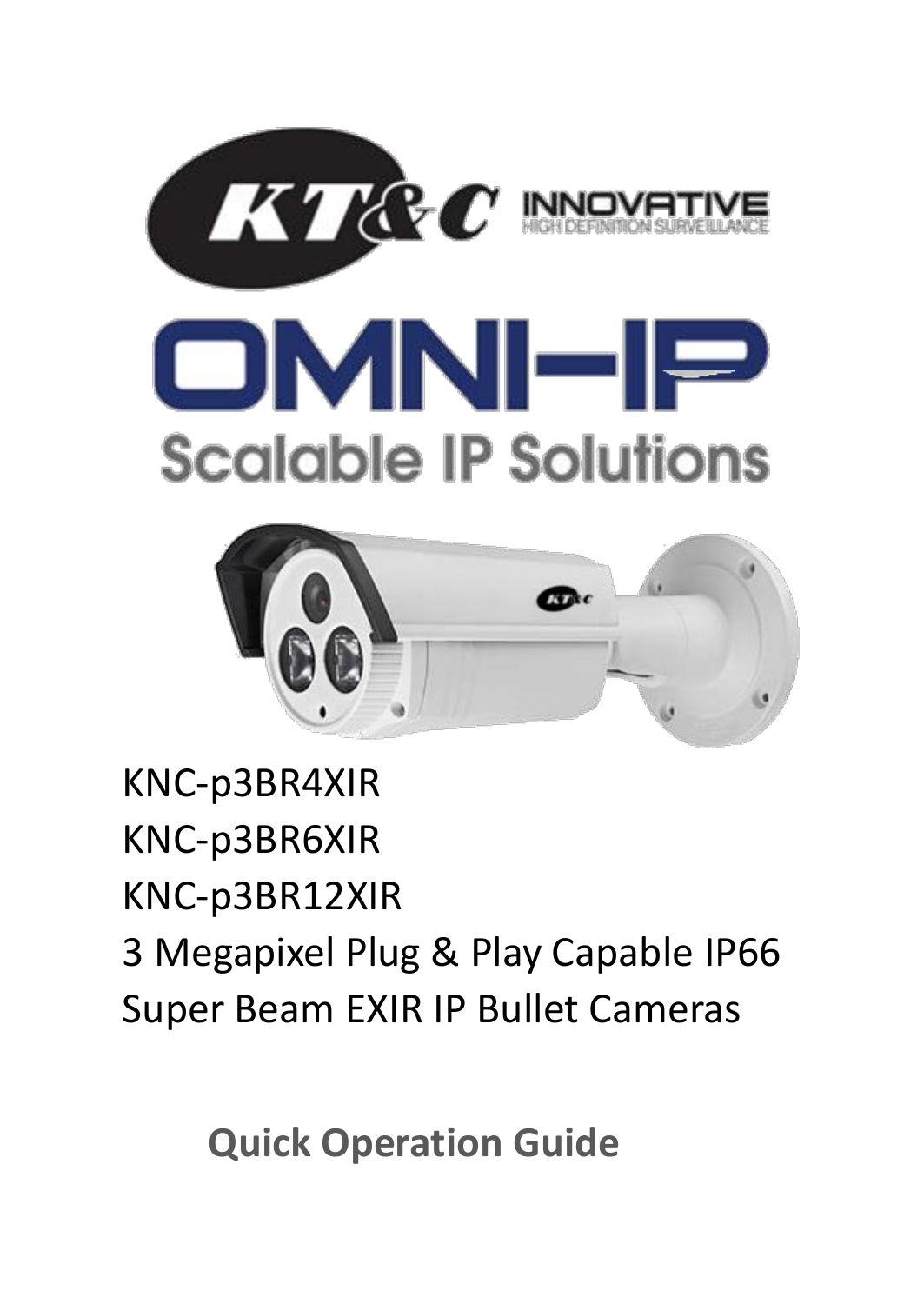Thank you for selecting this KT&C Omni IP Series product. For additional information please refer to the complete User Guide for this cameras series. End users should contact their KT&C Certified Dealer for service. Certified Dealers can obtain support directly from KT&C.

### **About This Guide**

While KT&C makes every effort to insure the completeness and accuracy of the information contained in this Guide, we are not responsible for typographical errors or misprints. At the same time, KT&C reserves the right to make changes to improve the performance of our products at any time without notice, and so the specifications and content of this document are subject to change without notice. Every effort will be made to include updates in new versions of this manual and/or online.

#### **DISCLAIMER STATEMENT**

"Underwriters Laboratories Inc. ("UL") has not tested the performance or reliability of the security or signaling aspects of this product. UL has only tested for fire, shock or casualty hazards as outlined in UL's Standard(s) for Safety, UL60950-1. UL Certification does not cover the performance or reliability of the security or signaling aspects of this product. UL MAKES NO REPRESENTATIONS, WARRANTIES OR CERTIFICATIONS WHATSOEVER REGARDING THE PERFORMANCE OR RELIABILITY OF ANY SECURITY OR SIGNALING RELATED FUNCTIONS OF THIS PRODUCT.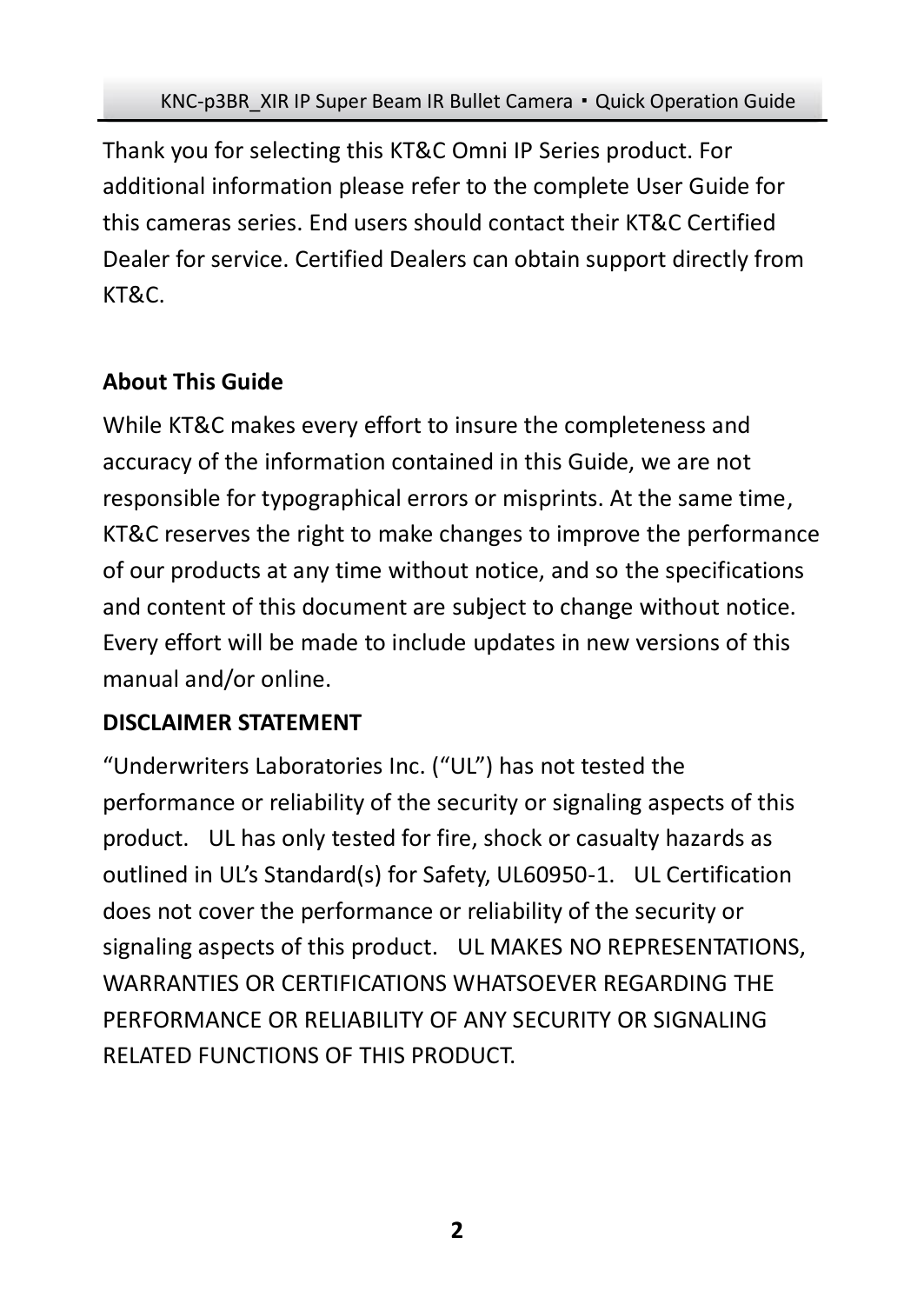## **Regulatory Information FCC Information**

**FCC compliance:** This equipment has been tested and found to comply with the limits for a digital device, pursuant to part 15 of the FCC Rules. These limits are designed to provide reasonable protection against harmful interference when the equipment is operated in a commercial environment. This equipment generates, uses, and can radiate radio frequency energy and, if not installed and used in accordance with the instruction manual, may cause harmful interference to radio communications. Operation of this equipment in a residential area is likely to cause harmful interference in which case the user will be required to correct the interference at his own expense.

### **FCC Conditions**

This device complies with part 15 of the FCC Rules. Operation is subject to the following two conditions:

1. This device may not cause harmful interference.

2. This device must accept any interference received, including interference that may cause undesired operation.

### **EU Conformity Statement**

This product and - if applicable - the supplied C E accessories too are marked with "CE" and comply therefore with the applicable harmonized European standards listed under the Low Voltage Directive 2006/95/EC, the EMC Directive 2004/108/EC, the RoHS Directive 2011/65/EU.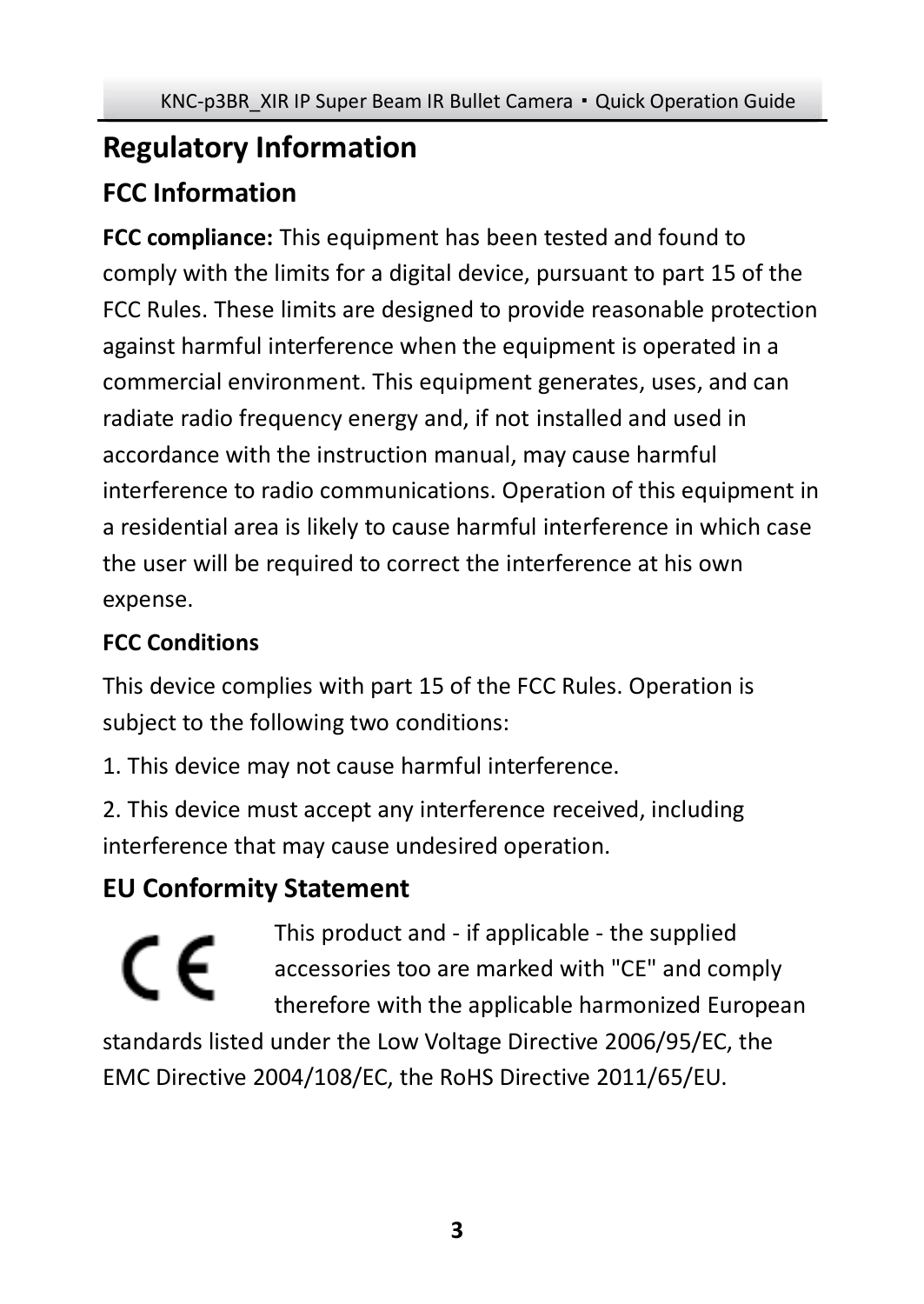

2012/19/EU (WEEE directive): Products marked with this symbol cannot be disposed of as unsorted municipal waste in the European Union. For proper recycling, return this product to your local supplier upon the purchase of equivalent new equipment, or

dispose of it at designated collection points. For more information see[: www.recyclethis.info.](http://www.recyclethis.info/)



2006/66/EC (battery directive): This product contains a battery that cannot be disposed of as unsorted municipal waste in the European Union. See the product documentation for specific battery information. The battery is marked with this symbol,

which may include lettering to indicate cadmium (Cd), lead (Pb), or mercury (Hg). For proper recycling, return the battery to your supplier or to a designated collection point. For more information see: www.recyclethis.info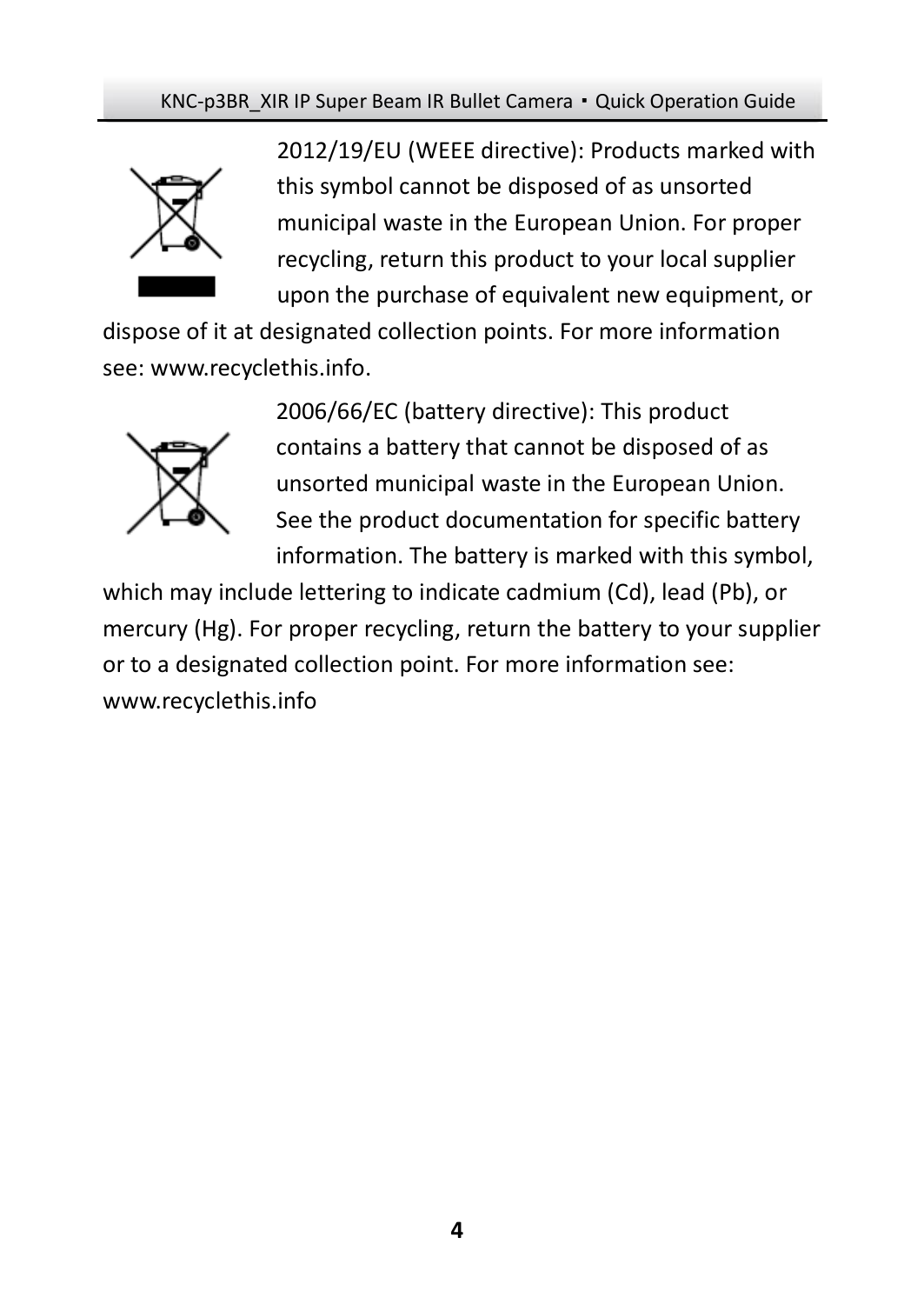### **Safety Instructions**

These instructions are intended to ensure that the camera is installed in a manner that avoids danger to persons or property loss.

These precautionary measures are divided into "Warnings" and "Cautions"

**Warnings:** Serious injury or death may occur if any of the warnings are neglected.

**Cautions:** Injury or equipment/property damage may occur if any of the cautions are neglected.

| <b>Warnings Follow these</b><br>safeguards to prevent<br>serious injury or death. | <b>Cautions Follow these</b><br>precautions to prevent<br>potential injury or material<br>damage. |
|-----------------------------------------------------------------------------------|---------------------------------------------------------------------------------------------------|



### **Warnings**

- In the use of the product, you must be in strict compliance with the electrical safety regulations of the nation and region. Please refer to technical specifications for detailed information.
- Input voltage should meet the requirements for both the SELV (Safety Extra Low Voltage) and Limited Power Source for 12 VDC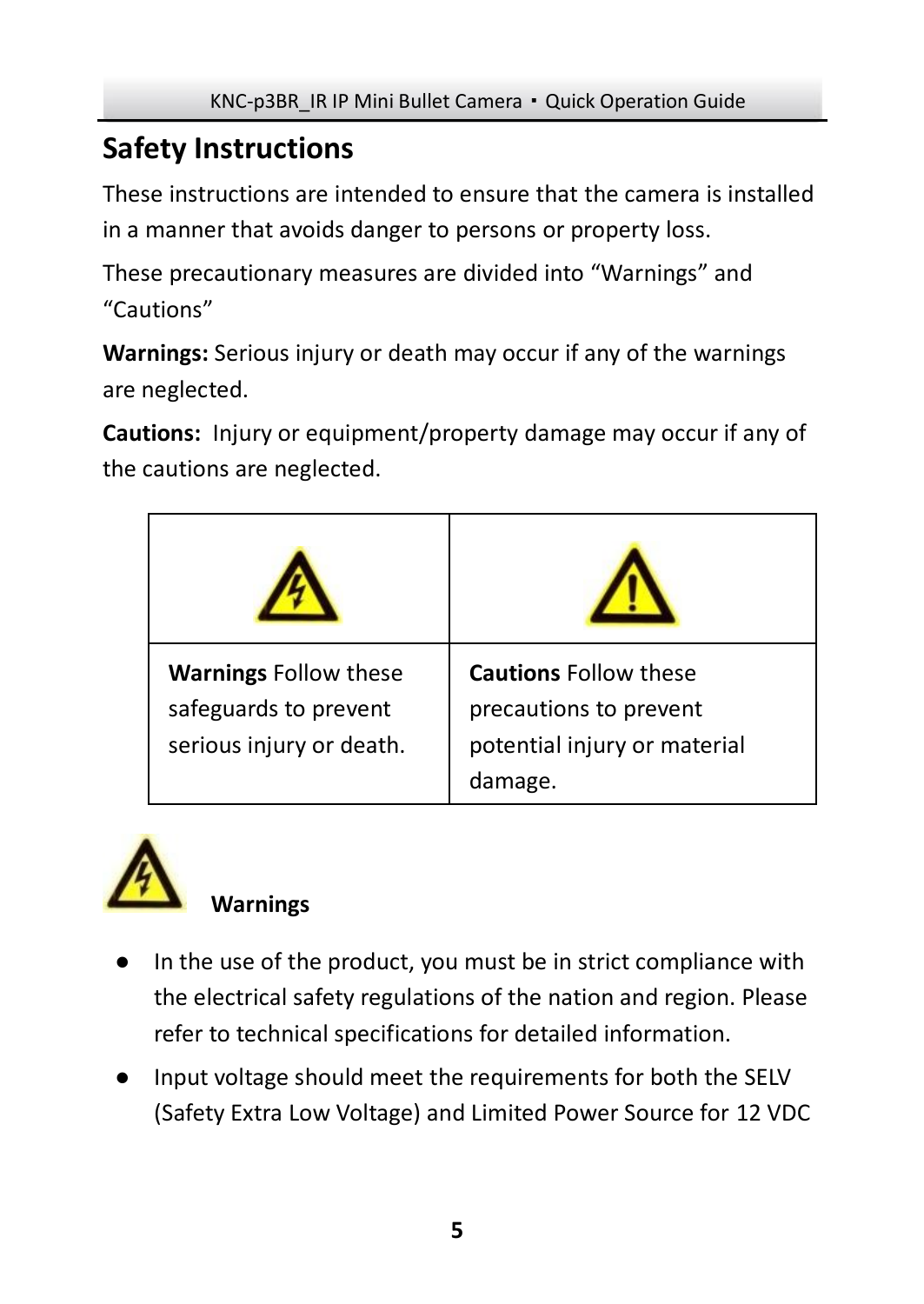#### KNC-p3BR\_IR IP Mini Bullet Camera · Quick Operation Guide

according to the IEC60950-1 standard; or 802.3af PoE. Please refer to technical specifications for detailed information.

- If connecting several devices to one power supply, to avoid any overload that may cause over-heating or a fire hazard insure that the power supply is adequate for the power load.
- Please make sure that all plugs are firmly connected to the power sockets. When the product is mounted on wall or ceiling, the device shall be firmly attached, taking into consideration any wind, snow loading, or other factors. The mounting surface shall be capable of supporting several times the base weight of the camera.
- If smoke, unusual odors or noise come from the device, turn off the power at once and unplug the power cable, and then contact authorized service personnel.



- Make sure the power supply voltage is correct before using the camera.
- Do not drop the camera or subject it to physical shock.
- Do not touch lenses or sensor modules with fingers. If cleaning is necessary, use clean cloth with a bit of ethanol and wipe gently. If the camera will not be used for an extended period, please protect the lens openings from damage and/or debris.
- Avoid aiming the camera at the sun or extremely bright light sources. Blooming or smearing may occur in excessive light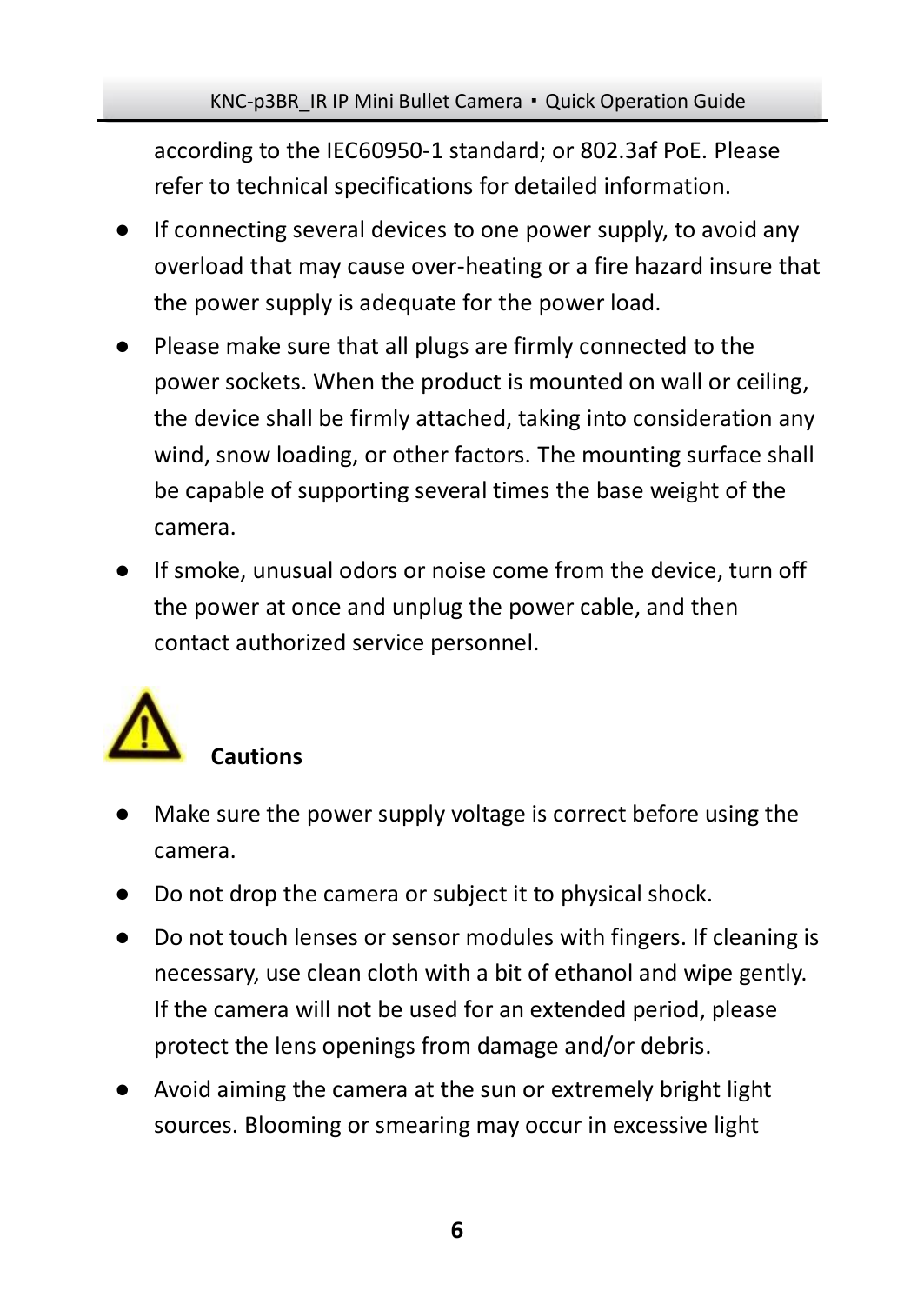#### KNC-p3BR\_IR IP Mini Bullet Camera · Quick Operation Guide

(which is not a malfunction), and could compromise the performance of the sensor.

- The sensor may be damaged if exposed to laser energy, so when any laser equipment is in use, make sure that the sensor will not be exposed to the laser beam.
- Do not place the camera in extremely hot or cold (see camera specifications) locations. Do not exceed the rated environmental (IP66) conditions. Do not expose the camera to high levels of electromagnetic (RF) radiation.
- To avoid heat accumulation, good ventilation is required in the operating environment.
- Keep the camera away from solvents while in use; exposure to liquids should not exceed IP66 environmental conditions.
- During shipping, the camera shall be packed in its original packing, or packing providing the equivalent protection.
- Improper use or replacement of any batteries (if so equipped) may result in the hazard of explosion. Replace with the same or equivalent type only. Dispose of used batteries according to the instructions provided by the battery manufacturer.
- If the product does not function properly, Dealers please contact KT&C; End Users please contact your KT&C Certified Dealer or an authorized service center. Do not disassemble the camera for repair or maintenance by yourself. (KT&C shall not assume any responsibility for problems caused by unauthorized repair or maintenance.)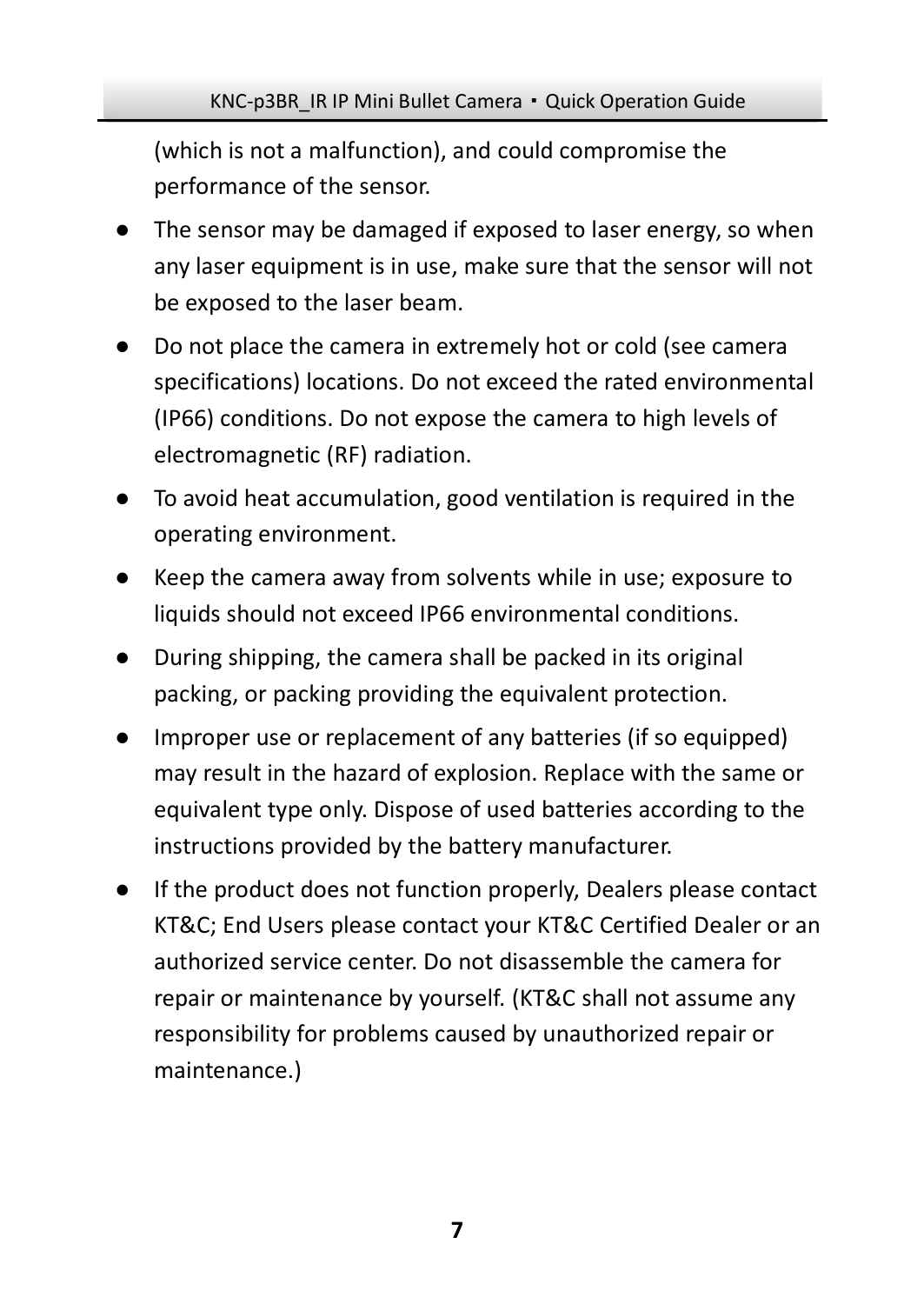## **Table of Contents**

| 3 Setting the Camera Parameters over the LAN  Error! Bookmark not |  |
|-------------------------------------------------------------------|--|
| defined.                                                          |  |
|                                                                   |  |

**Accessing via Web Browser ................**Error! Bookmark not defined.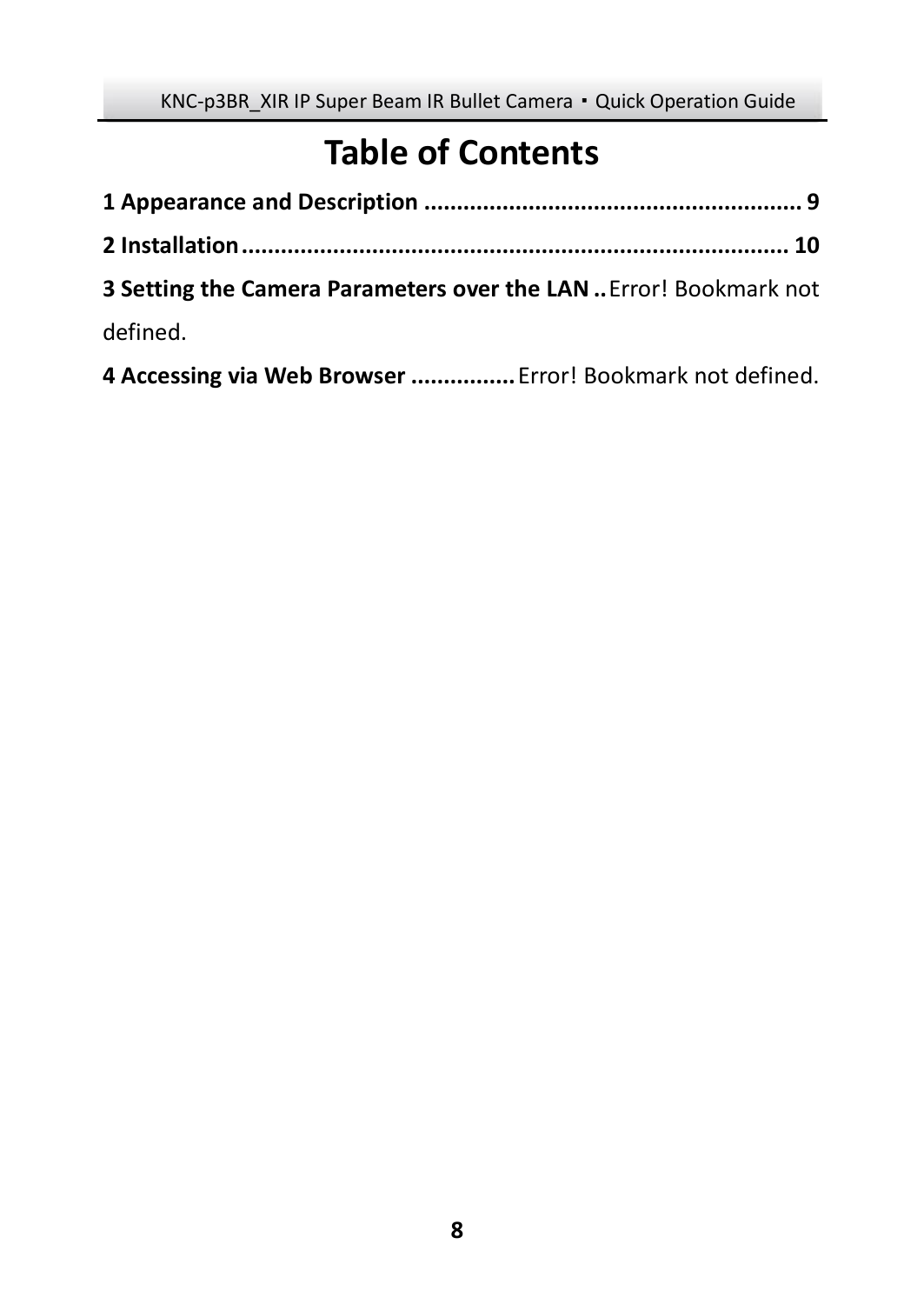# <span id="page-8-0"></span>**Appearance and Description**



Figure 1-1 Bullet Camera Overview

|  |  | Table 1-1 Description |
|--|--|-----------------------|
|--|--|-----------------------|

| No. | Description      |
|-----|------------------|
| 1   | Lens             |
| 2   | <b>IR LEDS</b>   |
| 3   | Sun Shield       |
|     | Sun Shield Screw |
| 5   | Network Cable    |
| 6   | Power Cable      |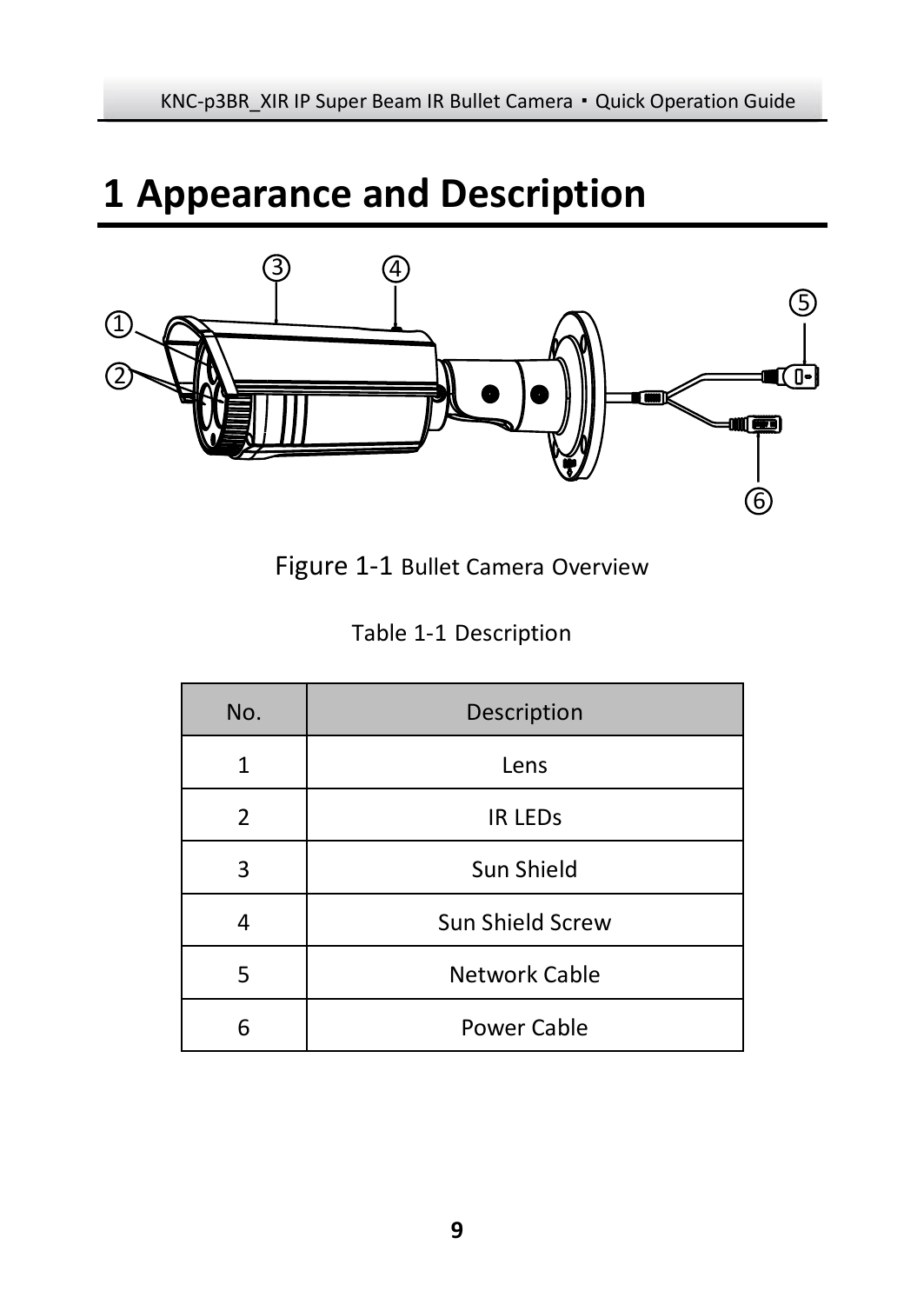# <span id="page-9-0"></span>**2 Installation**

#### *Before you start:*

- Make sure the camera is in good condition and all the accessory parts are included.
- Make sure all related equipment is powered-off during the installation.
- Check to insure that the specifications of the camera are correct for the installation environment.
- Make sure the power supply voltage is 12VDC or PoE compliant to avoid damage to the camera.
- If the product does not function properly, Dealers please contact KT&C; End Users please contact your KT&C Certified Dealer or an authorized service center. Do not disassemble the camera for repair or maintenance by yourself.
- Make sure that the mounting surface is strong enough to withstand three times the weight of the camera.



If the IR LEDS in this camera will be active, you must observe the following precautions to prevent IR reflection:

● Dust or grease on the lens/dome cover will cause IR reflection. Please do not remove the cover protective film until the installation is finished. If there is dust or grease on the lens/dome cover, clean the lens/dome cover with clean soft cloth and isopropyl alcohol.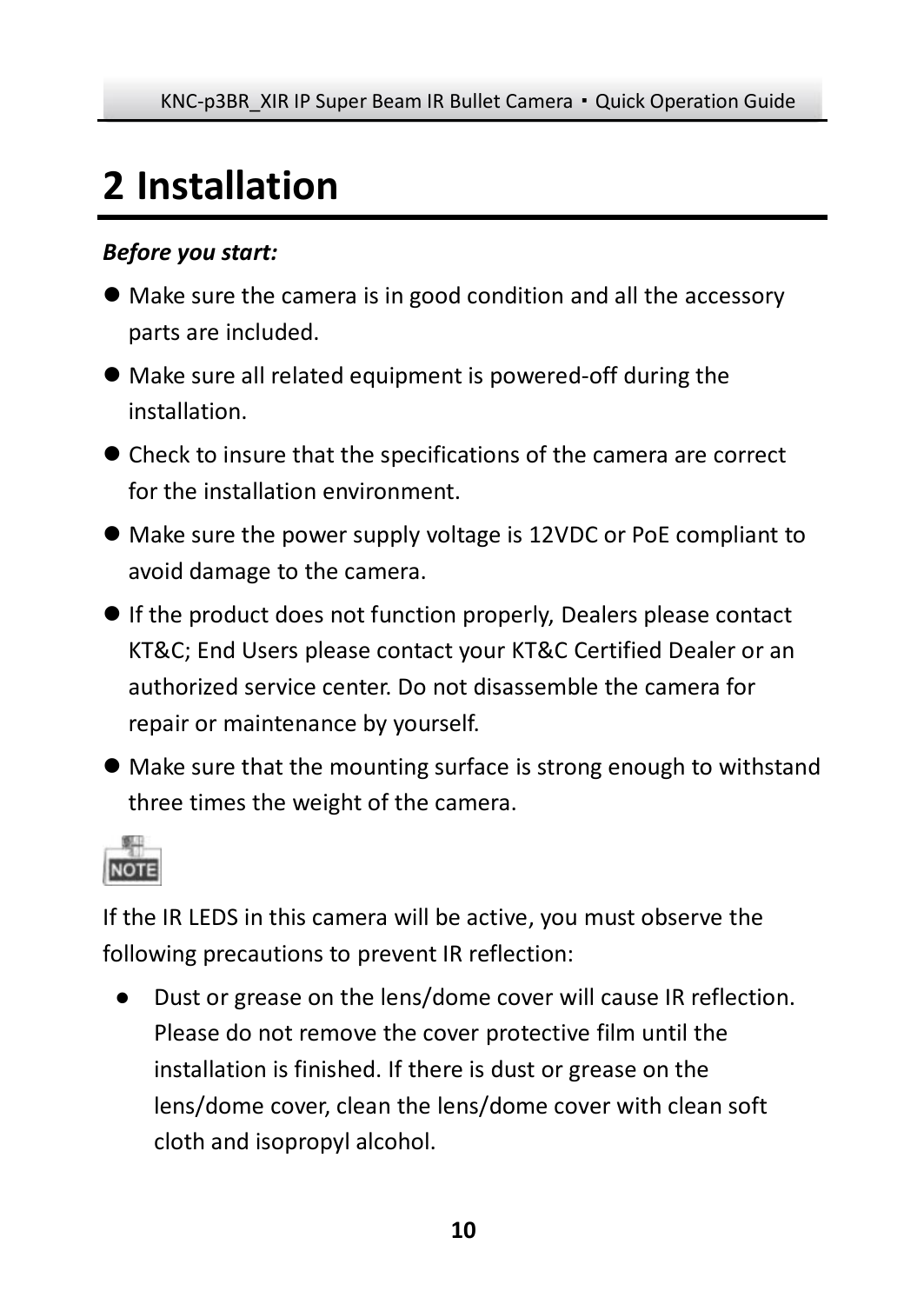- Make sure that there is no reflective surface too close to the camera lens. The IR light from the camera may reflect back into the lens causing haze, distortion or improper scene exposure.
- Any foam ring around the lens must be seated flush against the inner surface of the cover/bubble to isolate the lens from the IR LEDS. Fasten the lens/dome cover to camera body so that the foam ring and the dome cover are attached seamlessly.

#### *Steps:*

1. Drill the cable hole and the screw holes in the wall or ceiling according to the supplied drill template. Insure that the mounting surface can support at least three times the weight of the camera, and make allowances for any wind or snow loading if indicated.



Figure 2-1 The Drill Template

2. Insert the supplied plastic expansion anchors into the screw holes if needed.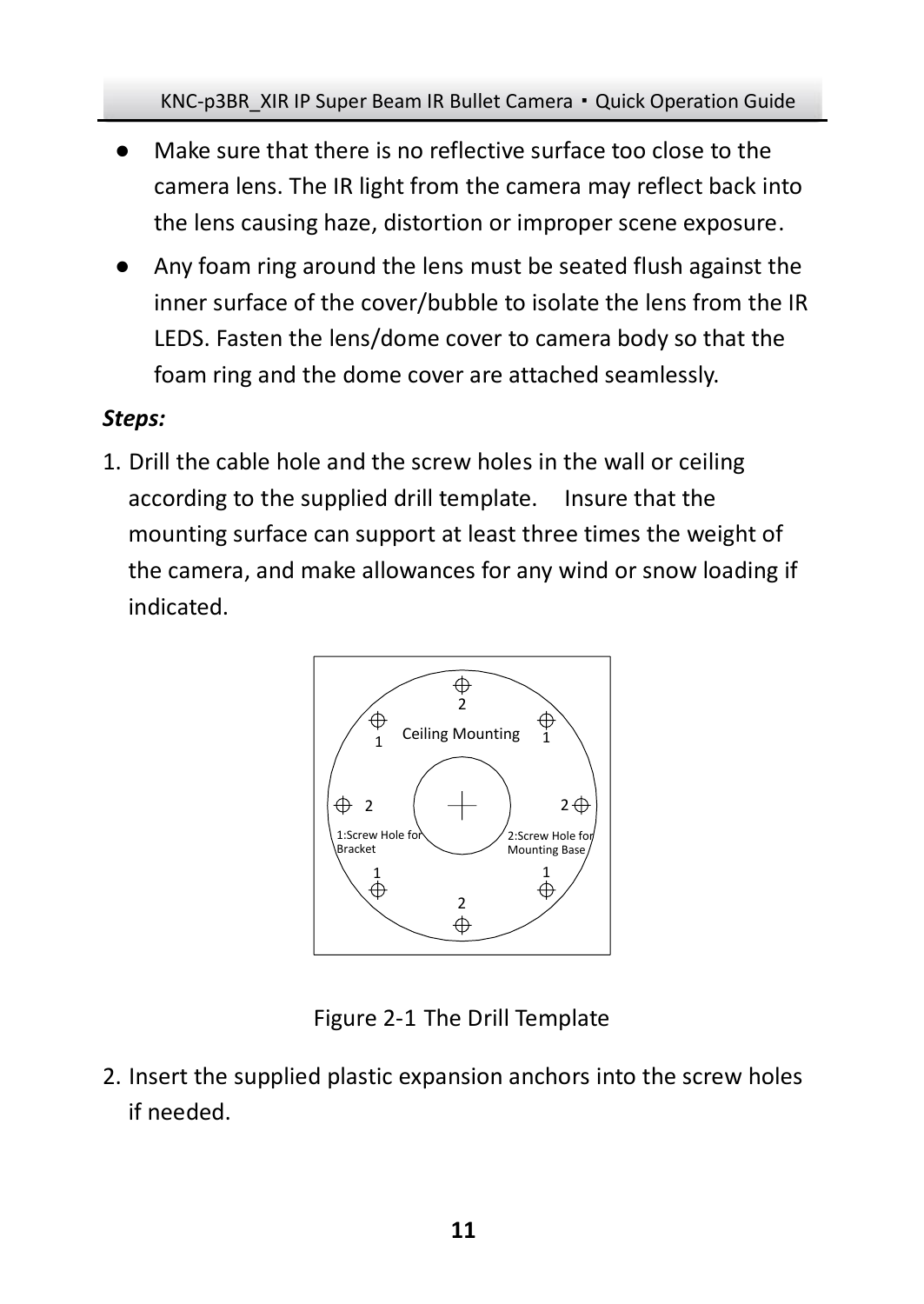- 3. Route the cables through the large cable hole and connect the corresponding power cable and network cable as needed
- 4. Attach the camera to the wall or ceiling with the supplied screws



Figure 2-2 Fix the Camera to the Wall or Ceiling

- 5. Adjust the camera direction (Refer to Figure 2-3).
	- 1). Loosen No.1 adjusting screw to adjust the pan position  $[0^{\circ}$  ~ 360°].
	- 2). Tighten No.1 adjusting screw.
	- 3). Loosen the No.2 adjusting screw to adjust the tilt position [0° ~ 100°].
	- 4). Tighten No.2 adjusting screw.
	- 5). Loosen No.3 adjusting screw to adjust the image so it is upright  $[0^{\circ}$  ~ 360°].
	- 6). Tighten No.3 adjusting screw.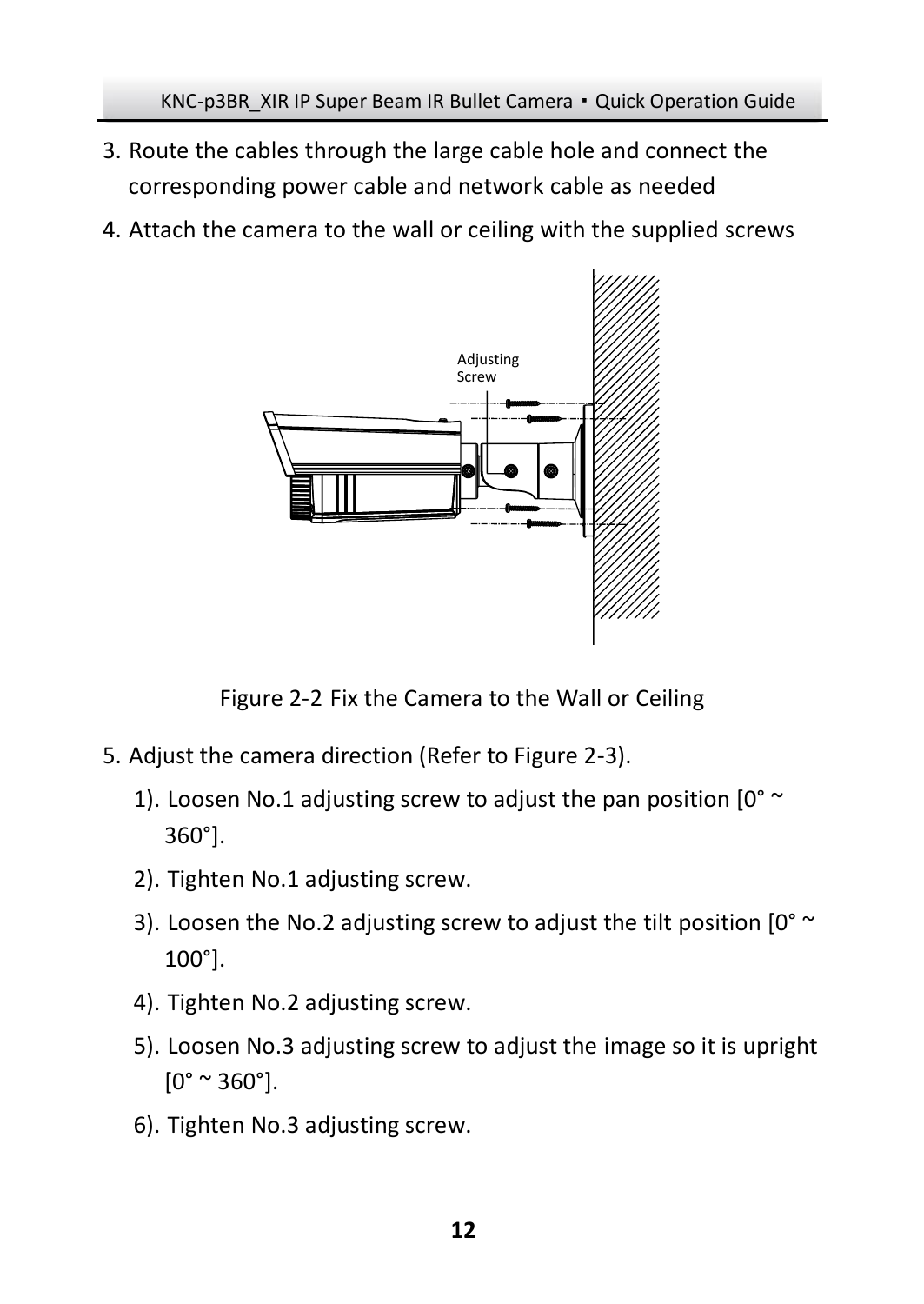KNC-p3BR\_XIR IP Super Beam IR Bullet Camera · Quick Operation Guide



Figure 2-3 3-axis Adjustment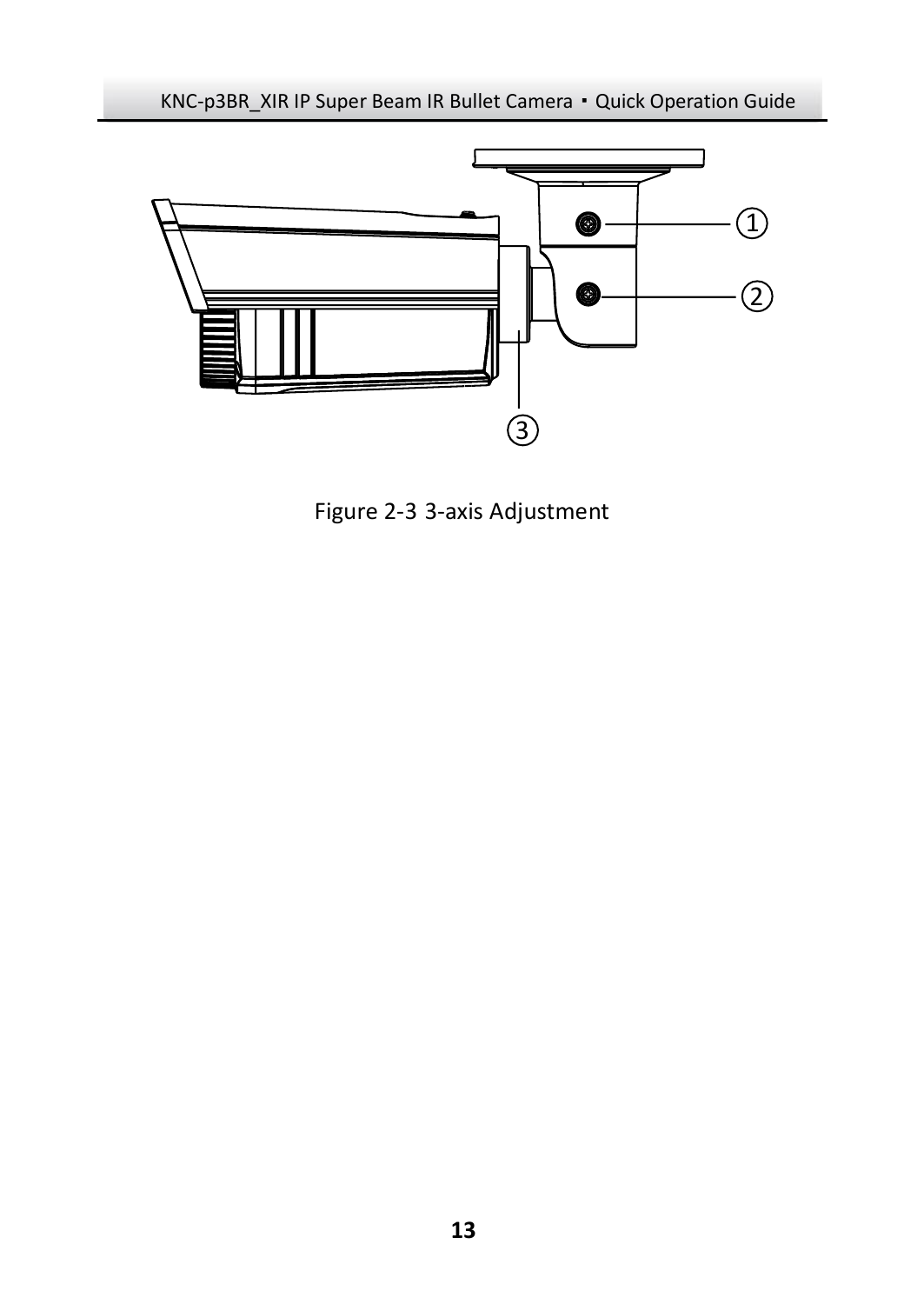# **3 Setting the Camera Parameters over the LAN**

#### *Purpose:*

To view and configure the camera via a LAN, you need to connect the network camera in the same subnet with your computer, and install the OMNI Finder or OMNI CMS software to search and change the IP of the network camera.

The following figure shows a camera and PC connected through a switch:



Figure 3-1 Typical LAN Connection

Set the IP address of the camera for accessing via LAN.

#### *Steps:*

- 1. To get the IP address, you can choose either of the following methods:
- $\Box$  Use OMNI Finder, a software tool which can automatically detect network camera on the LAN and list device information such as IP address, subnet mask, port number, device serial number, device version, etc., as shown in Figure 3.2 below.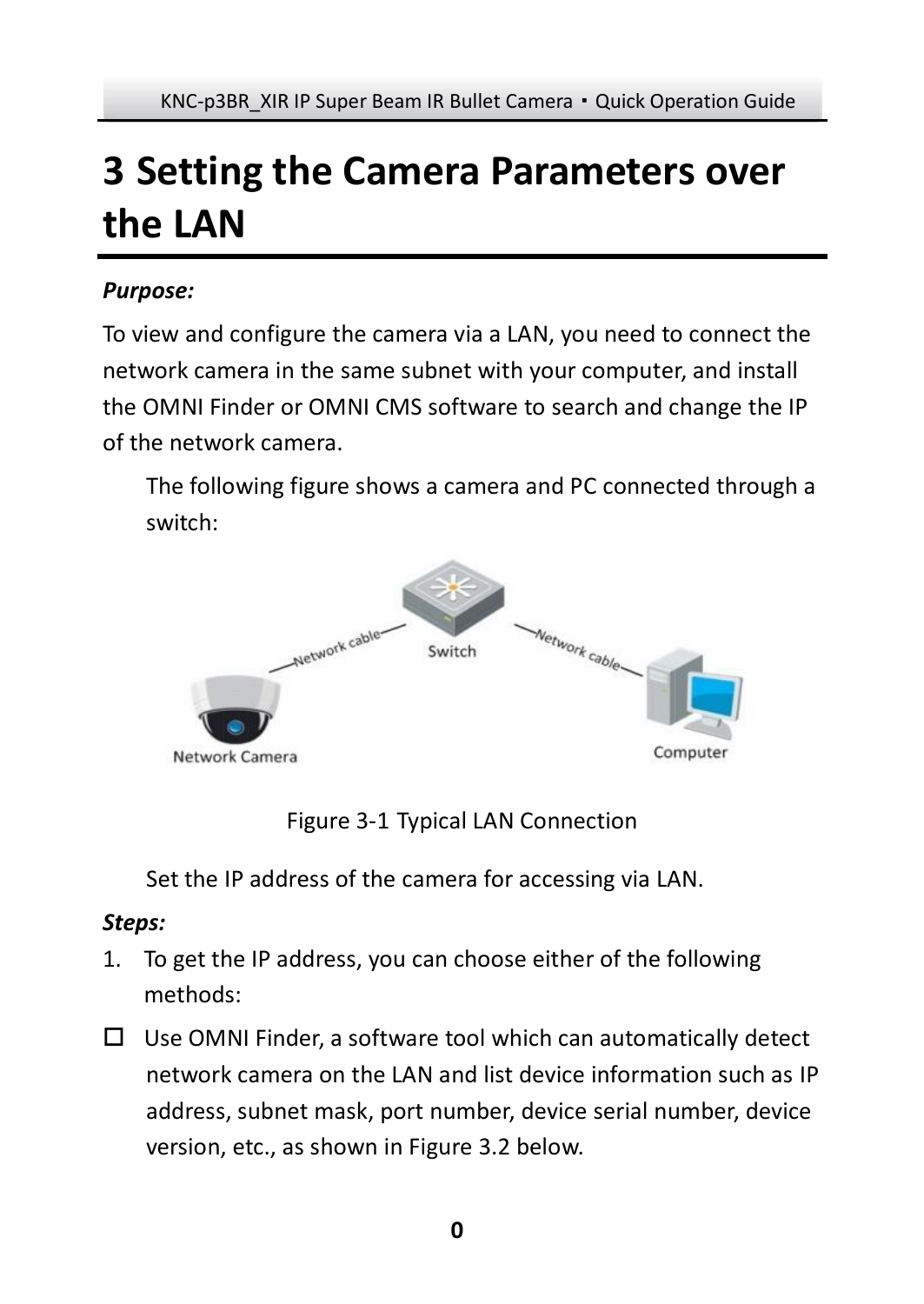- $\Box$  Use OMNI CMS software and to list the online devices. Please refer to the user manual for the OMNI CMS software for detailed information.
- 2. Change the IP address and subnet mask to the same subnet as that of your computer, or change your computer to match the address/subnet of the camera.

Refer to the following introductions to set IP address with OMNI Finder software:

#### **Search active devices online**

#### **Search online devices automatically:**

After launching the OMNI Finder software, it automatically searches for online devices every 15 seconds on the subnet where your computer is connected. It displays the total number and information of the discovered devices in the Online Devices interface. Device information including the device type, IP address, port number, gateway, etc. will be displayed.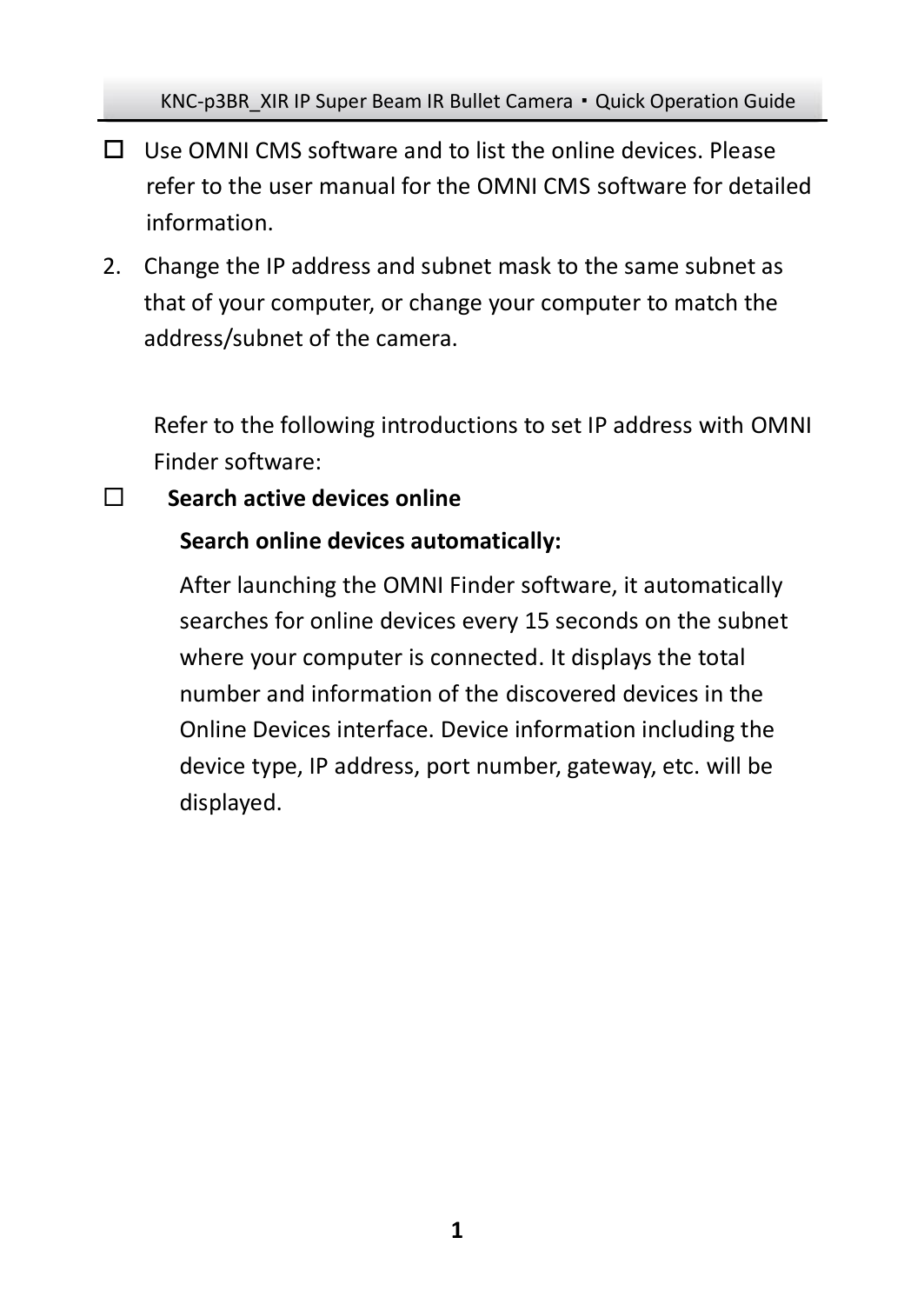|          |                                            |                                   |              |                                              | <b>O/NFrdF</b> |                                | تفائلات                                                                                                                                                                                                                                                                                                                                                                                                                                          |
|----------|--------------------------------------------|-----------------------------------|--------------|----------------------------------------------|----------------|--------------------------------|--------------------------------------------------------------------------------------------------------------------------------------------------------------------------------------------------------------------------------------------------------------------------------------------------------------------------------------------------------------------------------------------------------------------------------------------------|
|          | Online                                     | 0.444                             |              |                                              |                |                                |                                                                                                                                                                                                                                                                                                                                                                                                                                                  |
|          |                                            | O fetal suder of mline devices: 3 |              |                                              |                | @ Refesh 22                    | Modifi Network Parameters                                                                                                                                                                                                                                                                                                                                                                                                                        |
| ø<br>don | <b>Cevice Tipe</b><br><b><i>REEKER</i></b> | <b>IPv4Address</b><br>152.0.0.64  | Pot<br>\$000 | Software Version<br>XXX build KKKK 192.0.0.1 | Pv4 Galeway    | Serial No.<br>**************** | IP Address:<br>Port<br>Subnet Mask<br><b>IPv4 Galeway</b><br><b>IPV6Addwss</b><br><b>IPv6 Galeway</b><br><b>IPV6 Prefix Langift</b><br>Serial No.<br><b>Date</b><br>Pannword<br>Note Enter the admin password of the<br>O delce before you save the network<br>parameters.<br>Restore Detaut Password<br><b>Senat code</b><br>Note: Serial code is a series of characters<br>O combined by the startisme and the serial<br>number of the device. |
|          |                                            |                                   |              |                                              |                | Tal                            |                                                                                                                                                                                                                                                                                                                                                                                                                                                  |

Figure 3-2 Search Online Devices



Devices can be discovered and displayed in the list in 15 seconds after they go online; devices will be removed from the list in 45 seconds after going offline.

**Search online devices manually:**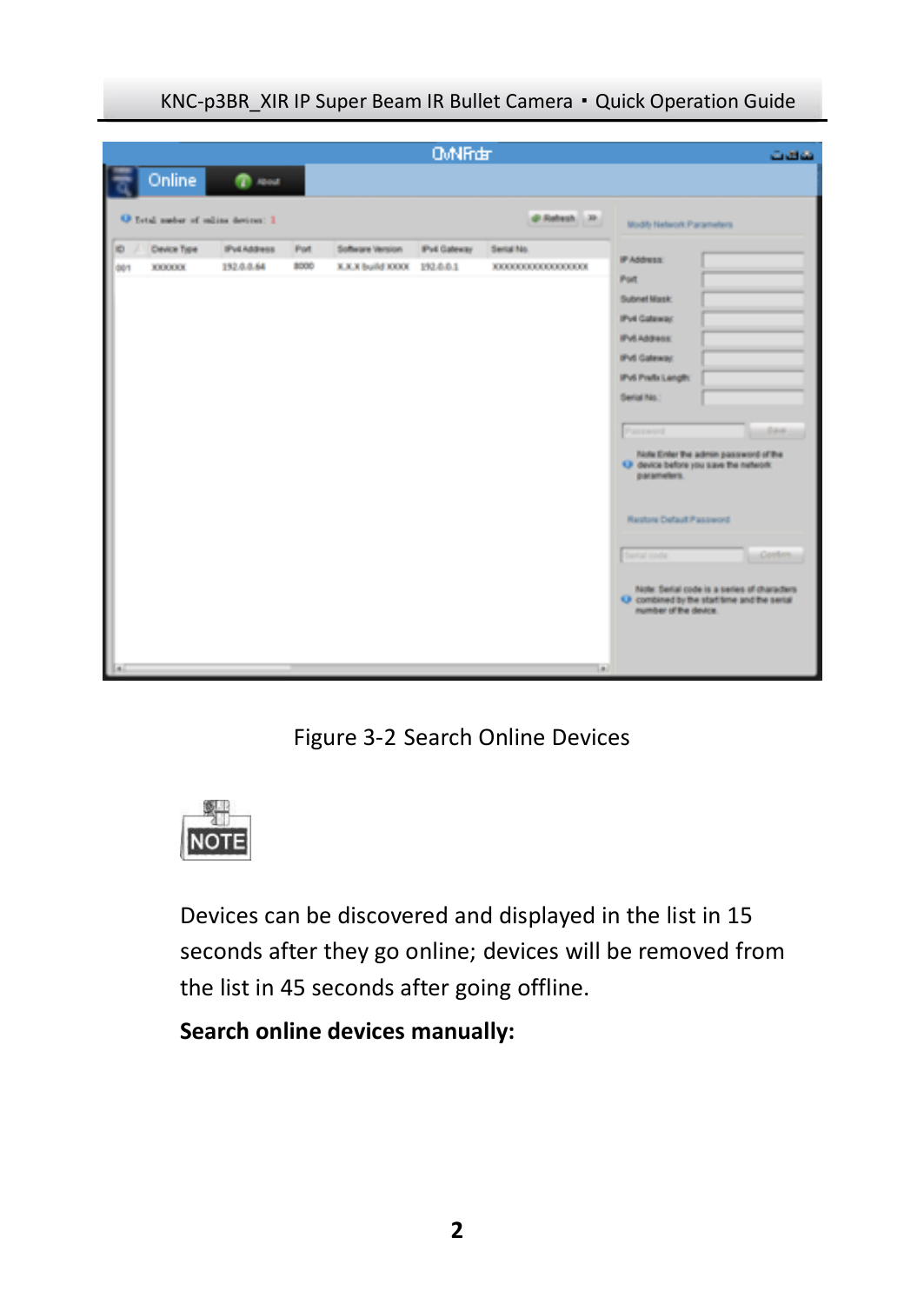You can also click to refresh the online device list manually. The newly searched devices will be added to the list.



You can click  $\Box$  or  $\nabla$  on each column heading to order the information; you can click  $\begin{array}{|l|} \hline \mathbf{b} & \mathbf{b} \end{array}$  to show the device table and hide the network parameter panel on the right side, or  $\overline{\text{click}}$  to show the network parameter panel.

#### **1.2 Modify device information**

#### *Steps:*

- 1) Select the device to be modified in the device list as shown i[n Figure 3-3.](#page-17-0) The network parameters of the device will be displayed in the Modify Network Parameters panel on the right side as shown i[n Figure 3-4.](#page-17-1)
- 2) Edit the modifiable network parameters, e.g. IP address, subnet, port number and gateway. NOTE: This port if the CONTROL port used by the Finer and CMS. It is NOT the HTTP web browsing port (which defaults to 80).
- 3) Enter the password of the admin account of the device in the Password field and click **Save** to save the changes.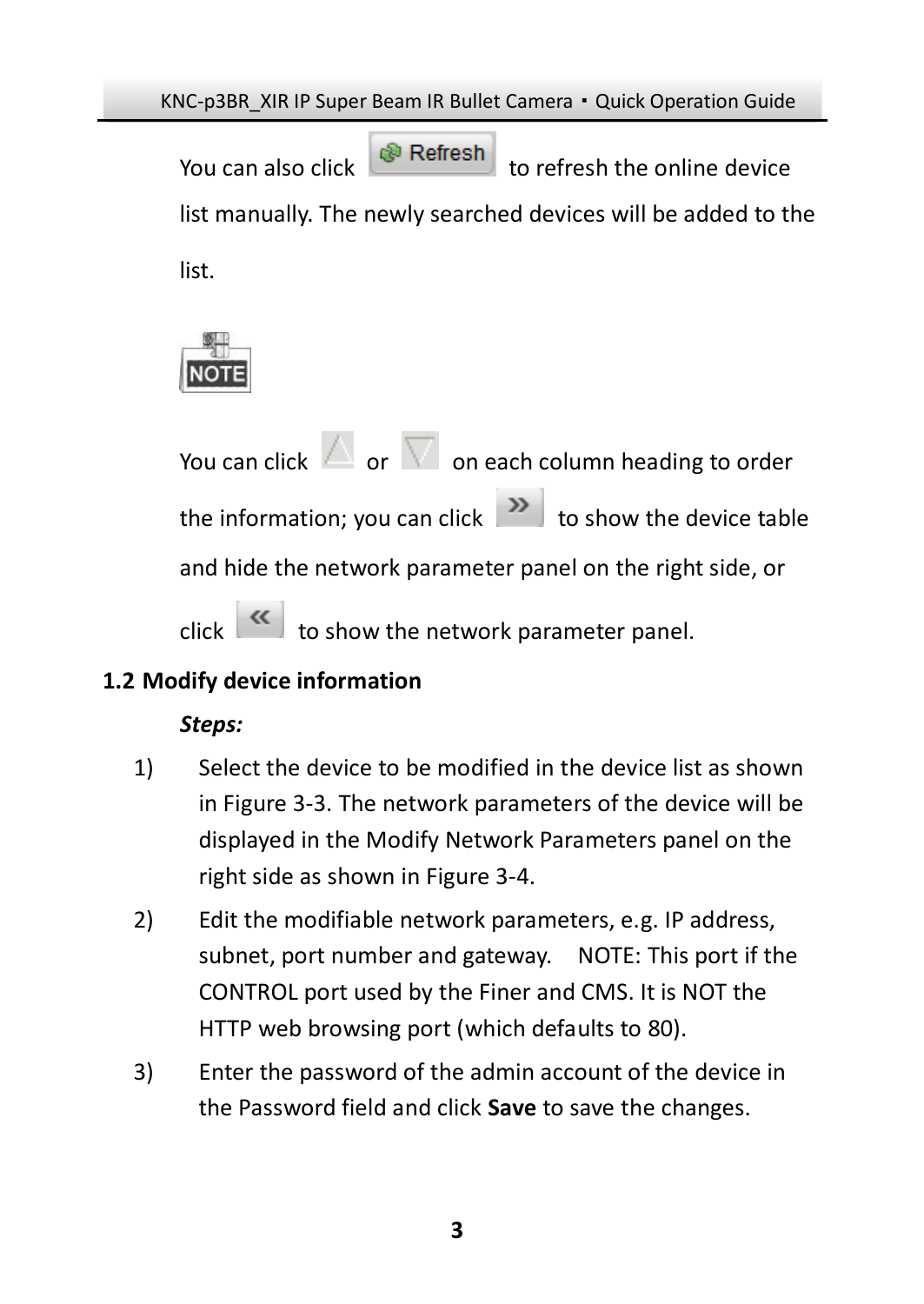<span id="page-17-0"></span>

| Online |                                            |      |                    |                   |
|--------|--------------------------------------------|------|--------------------|-------------------|
|        |                                            |      |                    |                   |
|        | <b>O</b> Tetal surfer of saline devices: I |      |                    |                   |
|        |                                            |      |                    |                   |
|        |                                            | Port | <b>Put Galeway</b> | <b>Gertal May</b> |

Figure 3-3 Select a Device

| Port                | 8000                  |
|---------------------|-----------------------|
|                     |                       |
| Subnet Mask:        | 255 255 0 0           |
| IPv4 Gateway:       | 192.0.0.1             |
| IPv6 Address:       |                       |
| IPv6 Gateway:       |                       |
| IPv6 Prefix Length: |                       |
| Serial No:          | XXXXXXXXXXXXXXXXXXXXX |

Figure 3-4 Modify Network Parameters

<span id="page-17-1"></span>4) Enter the IP address of network camera in the address field of the web browser to view the live video.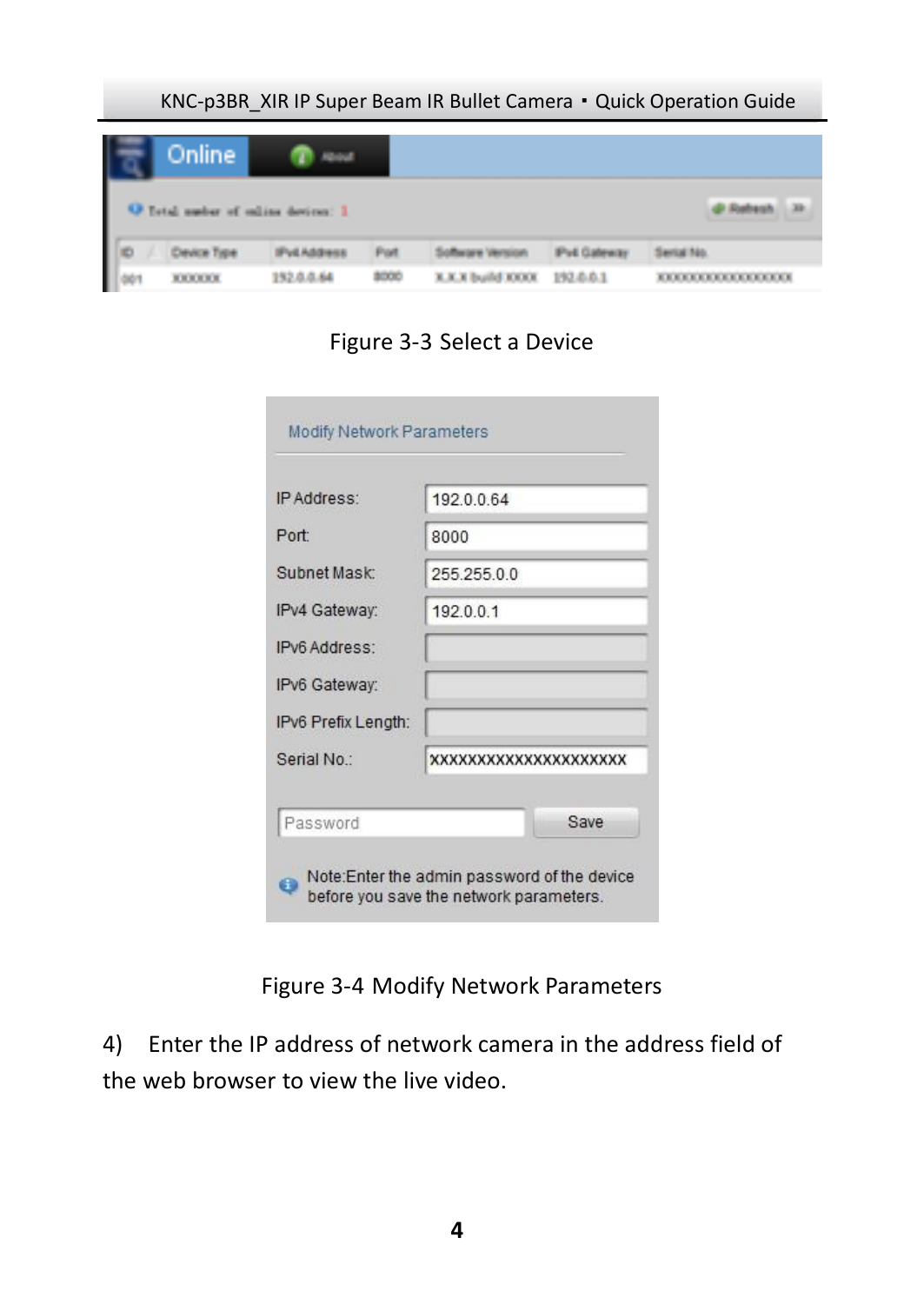The default value of the IP address is "192.0.0.64". The default

user name is "admin", and password is "12345".

For accessing the network camera from different subnets, please set

the gateway for the network camera after you log in.

## **4 Accessing via Web Browser**

#### *System Requirement:*

Operating System: Microsoft Windows XP SP1 and above version / Vista / Win7 / Server 2003 / Server 2008 32bits

CPU: Intel Pentium IV 3.0 GHz or higher

RAM: 1G or higher

Display: 1024×768 resolution or higher

Web Browser: Internet Explorer 6.0 and above version. Apple Safari 5.02 and above version, Mozilla Firefox 3.5 and above version and Google Chrome8 and above version

#### *Steps:*

- 1. Open the web browser.
- 2. In the browser address bar, input the IP address of the network camera, e.g., 192.0.0.64 and press the **Enter** key to enter the login interface.
- 3. Input the user name and password.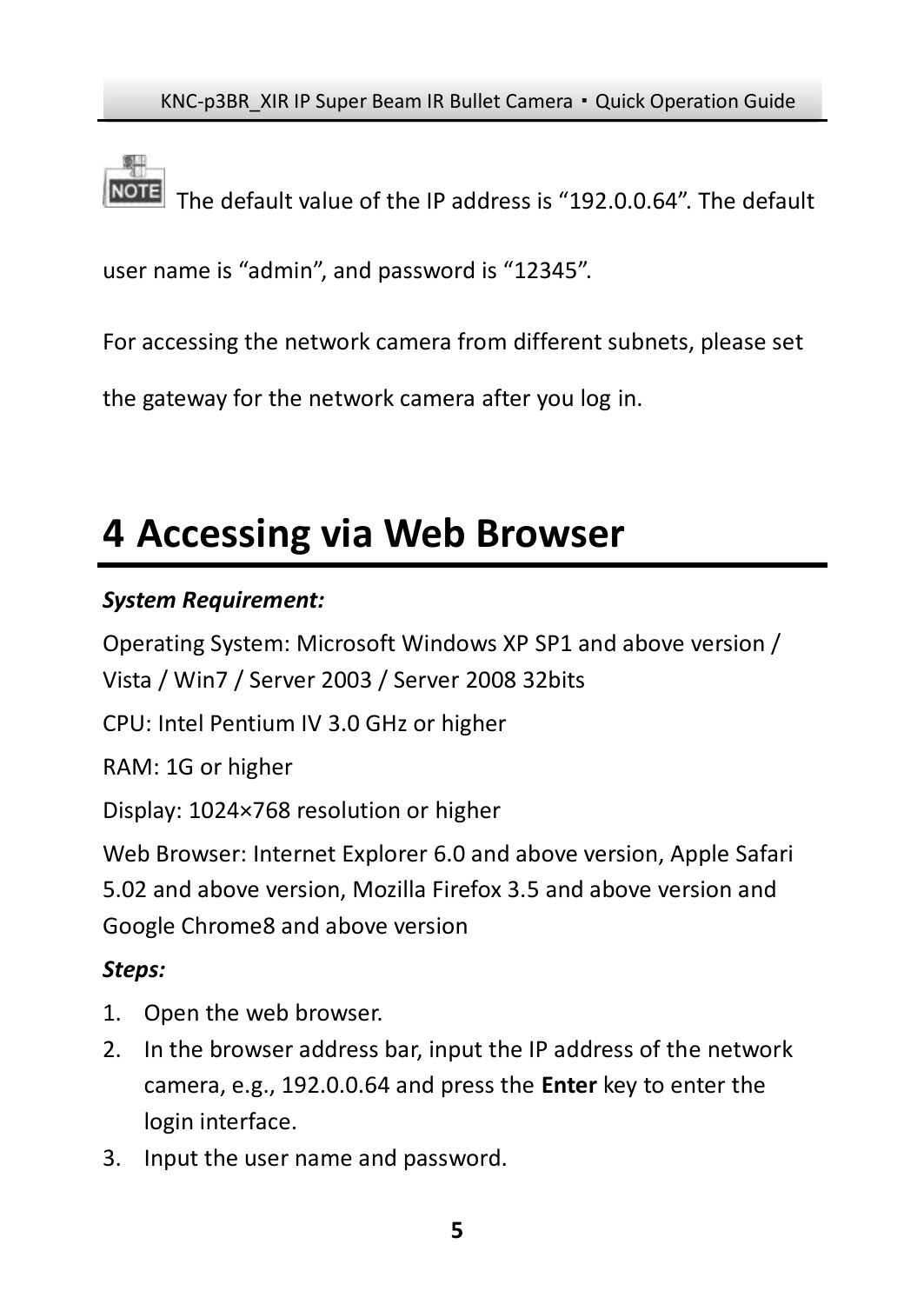4. Click **Login**.



Figure 4-1 Login Interface

5. Install the plug-in before viewing the live video and managing the camera. Please follow the installation prompts to install the plugin.



It is recommended to close the web browser before finishing the installation of the plug-in.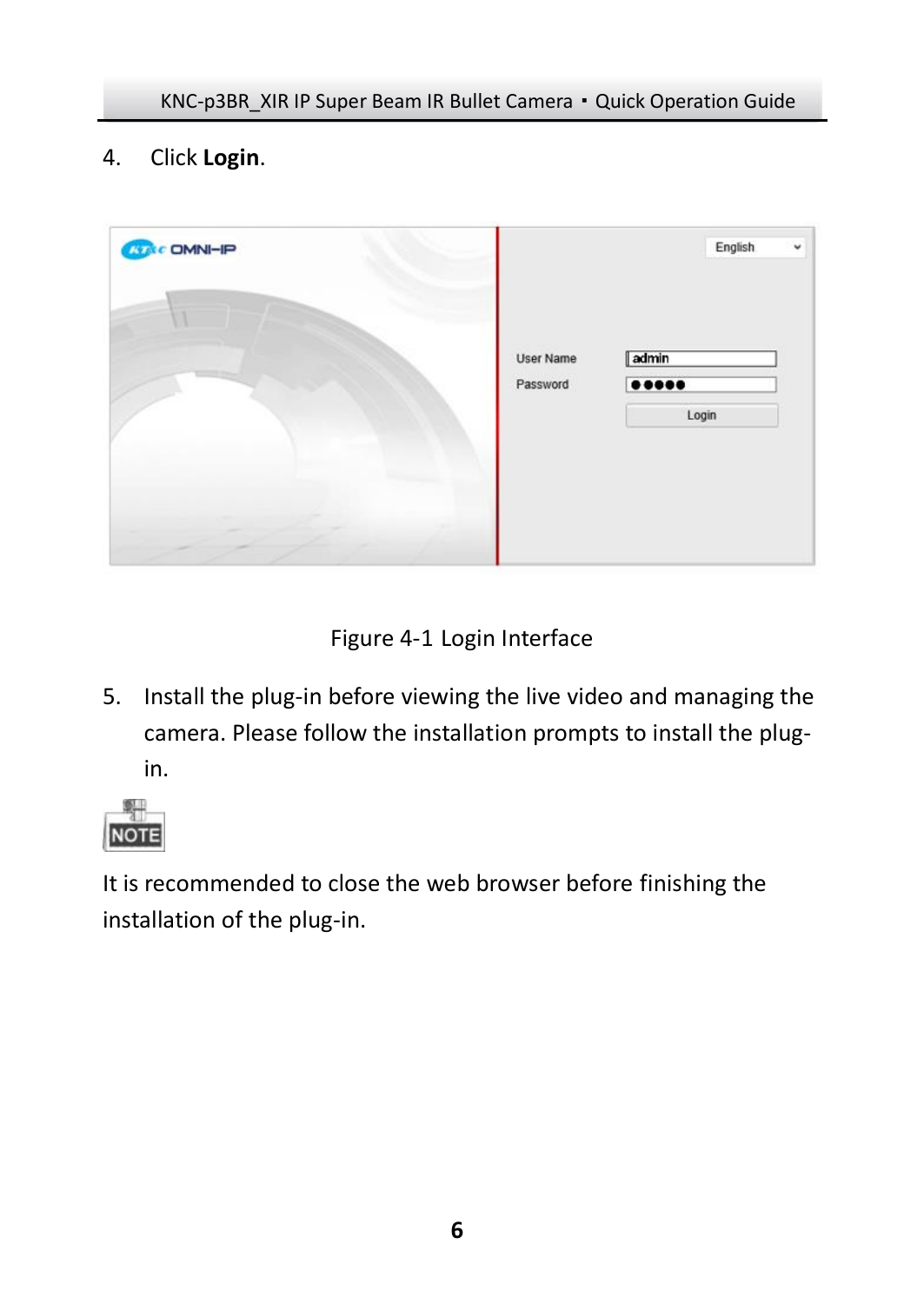

Figure 4-2 Download Plug-in



Figure 4-3 Install Plug-in (1)